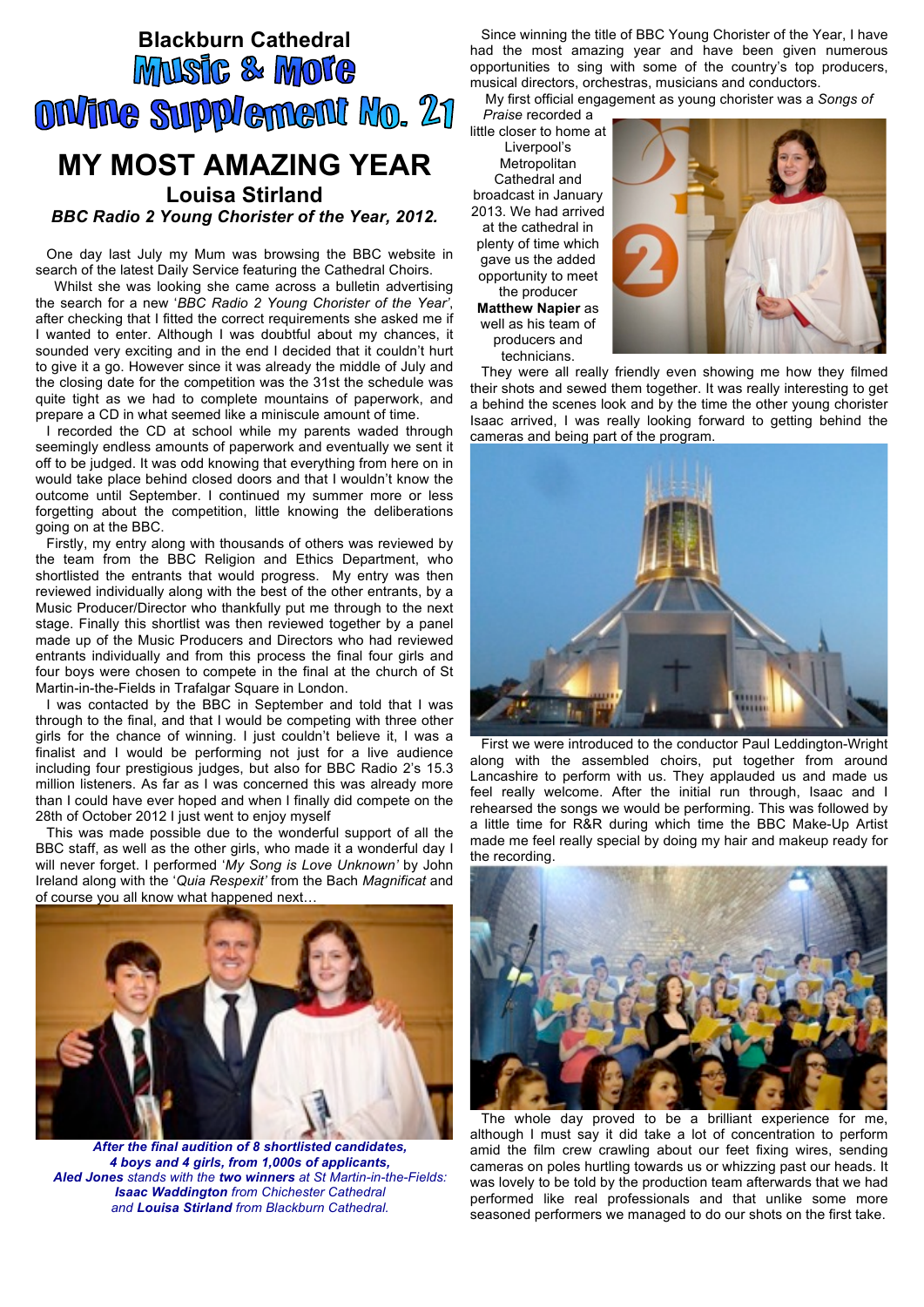Our next engagement had us travelling back down to London, one of many trips down to the capital we were to make over the coming months. It was a live concert in the chapel of the **Royal Hospital, Chelsea** in front of the world famous Chelsea Pensioners and invited guests including former governor of the Bank of England **Sir Mervyn King**, actor **Edward Fox**, BBC news presenter **Mishal Husain** and TV gardener and writer, **Alan Titchmarsh.** 



A great night was had by all and the feedback that I received at the sparkling reception which followed was excellent, especially from **Edward Fox** who was as charming in real life as he is on stage and screen. We were later told the excellent news that the event had raised in excess of £100,000 for the Institute of cancer research which the concert was in aid of. I was really happy to know that I had helped in some small part to raise money for such a deserving cause.



As we moved further into December the weather worsened, and we began to fear the treacherous drive to Yorkshire for our next engagement at **Beverly Minster**.



The trip required some 'enthusiastic' driving from my Dad who pulled out all the stops to get us there on time, and we did eventually arrive in one piece and the wintry weather only helped to give the idyllic town a more Christmassy feel, helpful perhaps as this was a recording for a special Christmas hour-long edition of Sunday Half Hour.



This was the first time I worked with presenter **Diane-Louise Jordan**, she made me feel so special and was so complimentary of my voice. The Minister staff also made us feel at home and received Isaac Waddington and me so well, there were even

some minster choristers and parishioners asking for our autographs!!!

Christmas is always a busy time and this year was to be no exception. First I was invited by the **Mayor and Mayoress of South Ribble** to appear at their Christmas banquet in aid of their local charities.



I sang some classic Christmas carols to a packed house of over two hundred dignitaries including the Mayor and Mayoress and their invited guests who included Mayors from other Lancashire authorities as well as local councillors.

My next Christmas engagement was again for a Mayor, this time the Mayoress of Chorley as part of the annual Christmas concert by the **Chorley and District Choral Society** as a special guest.



This was performed again in front of a packed audience in the beautiful Victorian Town Hall in the market town, and afterwards we were invited for drinks in the Mayoress' parlour.

Perhaps the highlight of the Christmas season was the amazing experience of being asked to sing for the **Prime Minister at No. 10 Downing Street.** It was for a children's party for children with life limiting or terminal conditions and was hosted by the **David Cameron** and his wife **Samantha**. Arriving at No. 10 we went through security and when we got through we were mesmerised by the famous building on the secluded street.

As we walked to the door it was opened for us and I asked if it would be possible to take a picture outside the door. I got the feeling they had been asked this a lot and they simply smiled and said we could take as many pictures as we liked, however as



they closed the door to allow us to get a good shot, it closed right in the face of<br> **George Osborne** the George Osborne Chancellor of the Exchequer, who looked understandably surprised. However he recovered himself quickly asking me who I was and whether I



was enjoying myself, I replied that I was and he disappeared behind the famous black door.

Once inside we climbed the famous staircase, *(See next page),* walking past the images of all of Britain's past Prime Ministers eventually reaching the reception room where the party was taking place. Celebrities including **Ant & Dec, Michael Ball, Philip Glenister & Dick and Dom** were also on hand to help the festivities along and it was lovely to see how much the children enjoyed their presence.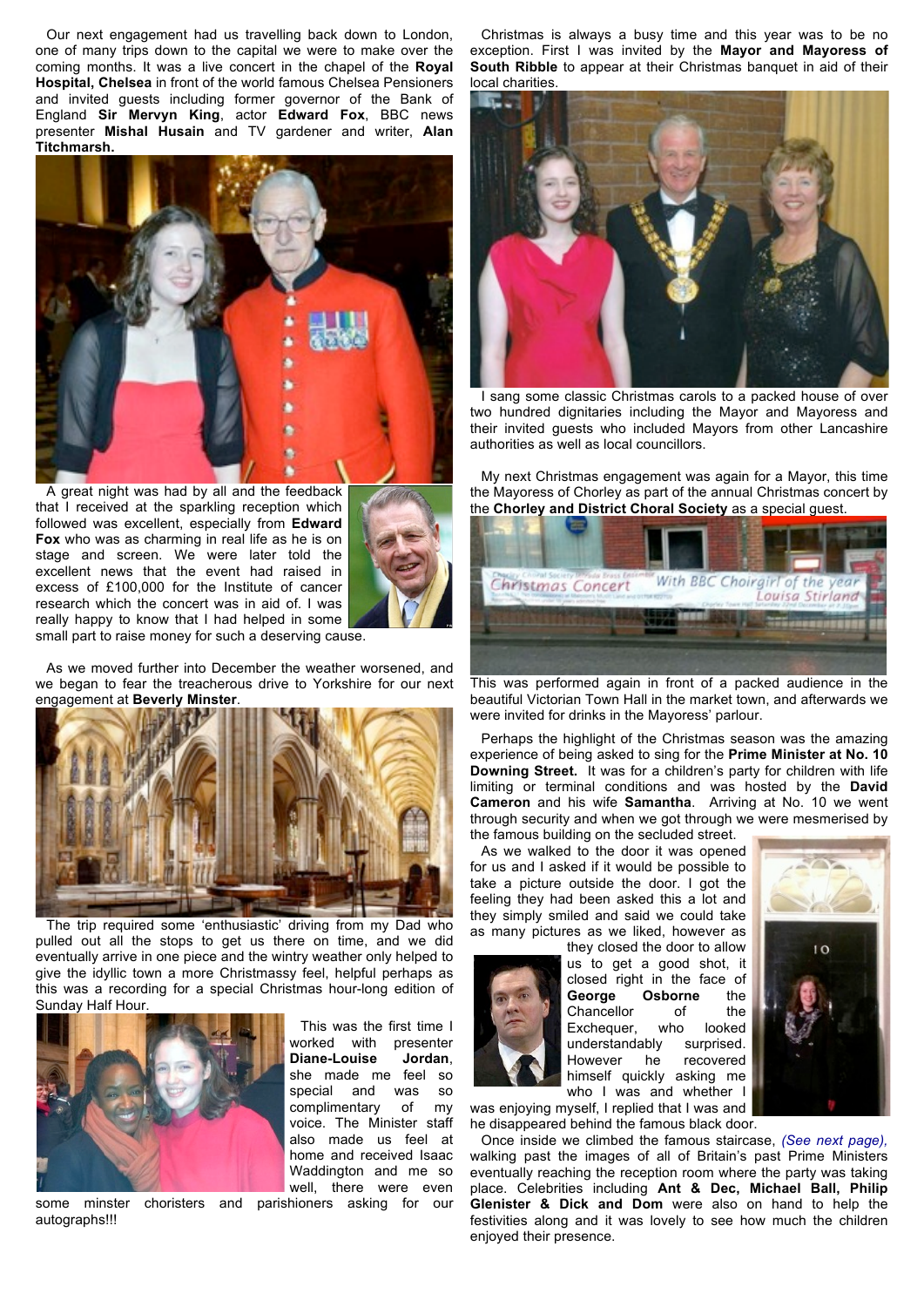Fellow winner **Isaac Waddington** and I sang our own special 'improvised' versions of '*In the Bleak Midwinter'* and *'Silent night'* and we received a huge round of applause as well as some lovely comments.



**David Cameron** said I had an exceptional voice and thanked me for performing, and internationally renowned singer **Michael Ball** said I had 'talent in spades'. This proved to be an amazing experience both for myself and for **my parents** who judging by their expressions enjoyed the occasion as much as I did.





After a well-earned break for Christmas and New Year, it was straight back into the engagements, the first being to sing for a BBC Daily Service in early January with fellow Chorister of the Year, **Isaac Waddington** – just the two of us instead of their usual professional choir.

My parents and I had to get up very early on that day but thankfully only had to travel a short way to Manchester for the service which was broadcast live on BBC Radio 4 from Emmanuel Church in Didsbury.



This was the first time we had done a live broadcast and just to add the extra bit of pressure I also read a lesson.

As we approached Easter I was asked to perform at two events both once again down in London. *'At the foot of the cross'* a service featuring parts of Handel's *Messiah* broadcast from the **Methodist Central Hall** in Westminster and '*Easter Glory'* a service at St Martin-in-the-Fields, Trafalgar Square.



These required two separate trips down to London on two consecutive weekends amidst preparations for my upcoming GCSE's! However it was worth it as I got the opportunity to sing

solo with a full orchestra which is one of the things I enjoy most. On this occasion I performed the aria *'He shall feed his flock'* with the BBC Concert Orchestra. The programme also featured actress **Penelope Keith** and broadcaster Ken Bruce reading parts of the Easter story. I was also delighted to find that one of the other soloists was none other than my former singing teacher at Blackburn



Cathedral **Phillipa Hyde** who sang other arias from Handel's *Messiah*.

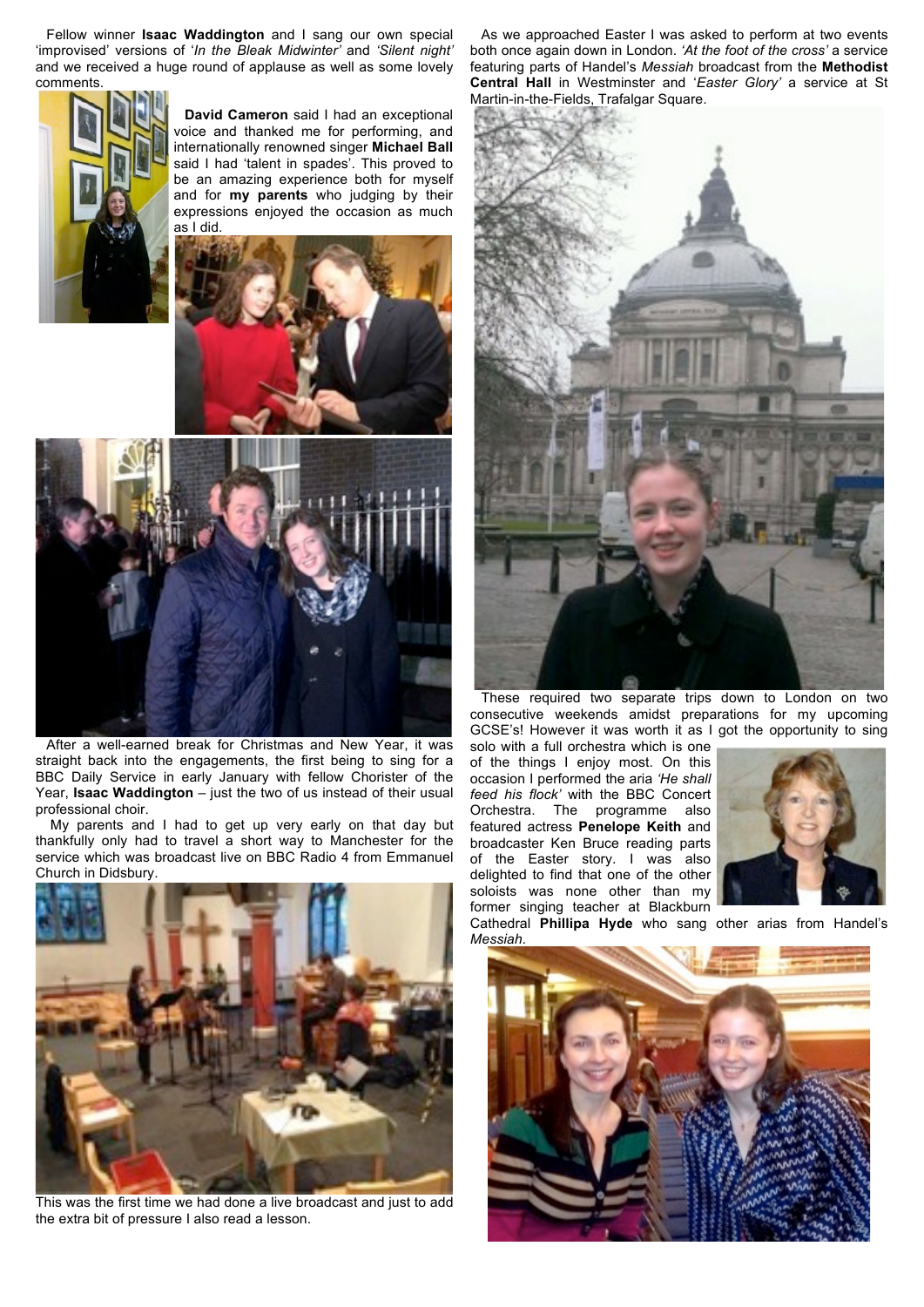After '*At the foot of the cross'* I sang *'Easter glory'*. It was so odd to be back at the place where I won the competition but it brought back so many wonderful memories.

**Brian Blessed** was the guest reader at this event and brought a larger than life presence to his readings and to the atmosphere. He was also a really lovely person to talk to.



The following week I sang for two nights as part of the festival 'Penwortham live'. I enjoyed this as it allowed me to perform for my local community and, on the second night, for the Mayor and Mayoress of Penwortham.

The highlight of May and one of the best things I have done so far was performing live with the BBC Concert Orchestra (again) for BBC TV & Radio as part of '2day', an event

showcasing the broad appeal of BBC Radio 2 and culminating with a special *'Friday Night is Music Night'* concert along with my fellow Chorister of the Year, **Isaac Waddington**.



It was filmed live at the Hackney Empire in London, on a bill which included artists such as **Elaine Paige, Sinead O'Connor, Jamie Cullum** and **Gary Barlow**. They were all very friendly with **Jamie Cullum** even writing 'you have a wonderful voice' in a personal message to me.



Here I also once again met presenter **Diane-Louise Jordan** who at the time was talking to fellow presenter **Vanessa Feltz.** They were both incredibly friendly and Diane-Louise Jordan once again praised my voice even introducing us when we sang *'The Lord is my Shepherd'* a popular version commonly known as the Vicar of Dibley theme tune. This was an amazing night and an amazing experience I will never forget!!!



May actually turned out to be a really busy month, juggling the pressures of my GCSE's, BBC engagements and my duties at the cathedral. The BBC asked me to sing a solo piece for *Songs of Praise* broadcast from Blackburn for an episode entitled '*Lancashire Life'*.



This was hosted by presenter and vocal coach **David Grant**  whom I met outside Blackburn Cathedral whilst he was recording

*Songs of Praise.* He was really nice and told me he couldn't wait to hear me sing, as he had heard only good things about me from people at the BBC. *This episode will be aired on BBC1 on September 1st.*

Another special moment came when I was invited to sing as the<br>soprano soloist for the Bach soprano soloist for the Bach *Magnificat* at the 'Pennine Music Festival' in Heptonstall, an incredibly important milestone for me, as it was the first time I was hired as a soloist to perform a whole work. It was also really nice that this occasion was attended by **Samuel Hudson** who



as always, was very gracious about my performance.